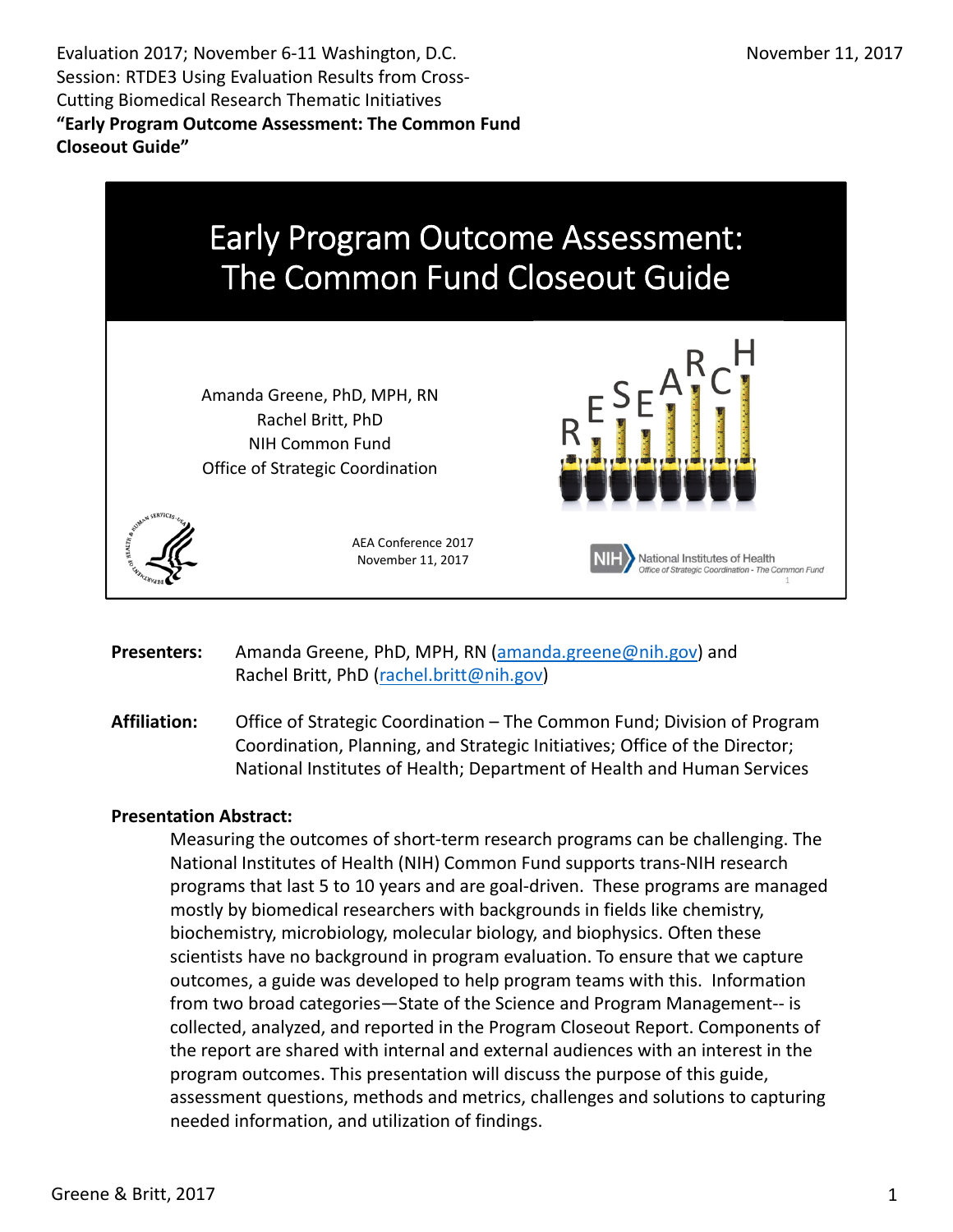### Overview

- NIH Common Fund
- Closeout Report Guidelines
- Methods
- Use of Findings



 Today we are going to share the experiences of the NIH Common Fund in measuring short term outcomes of biomedical research programs and a tool we have developed to capture this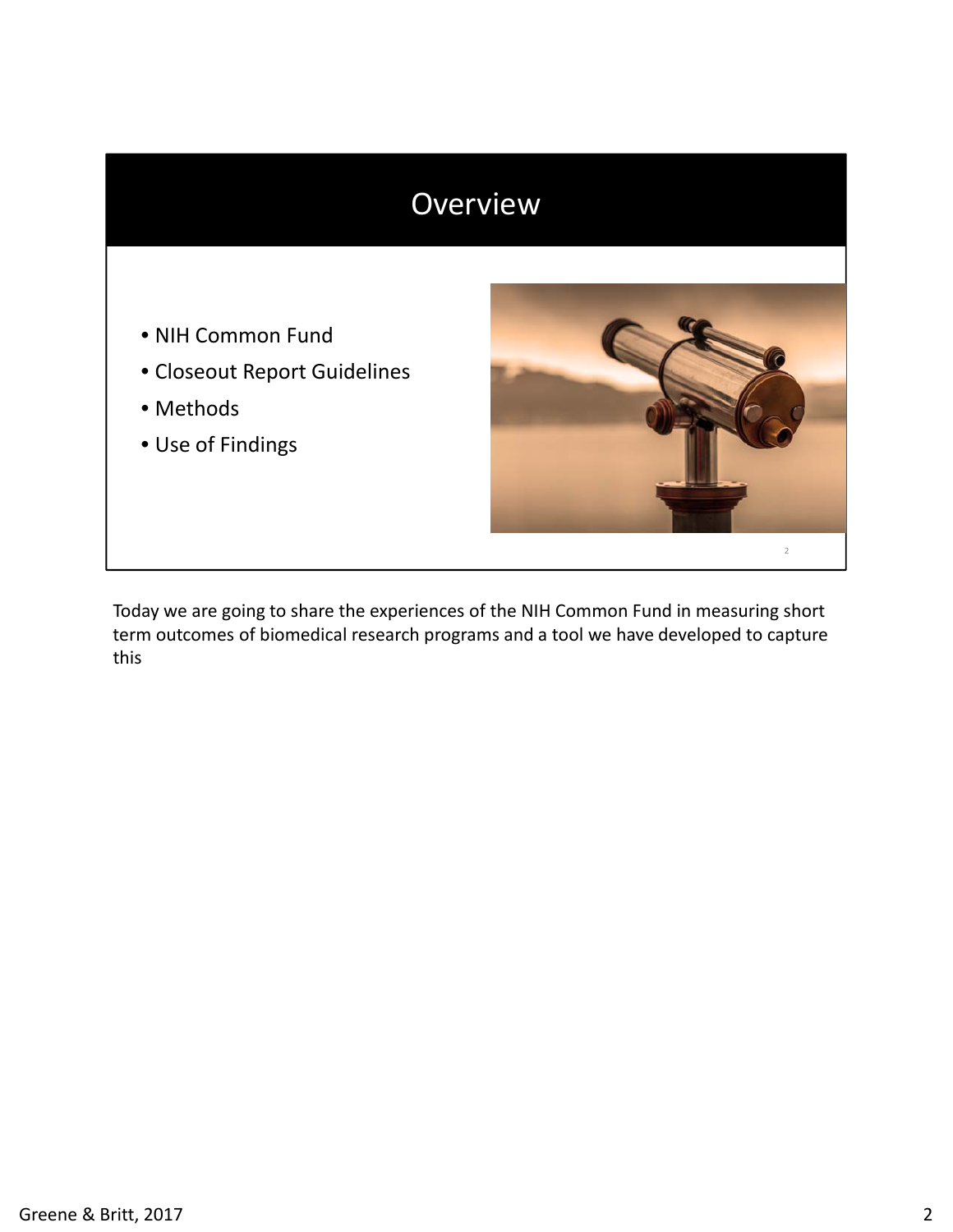### National Institutes of Health (NIH)



 "Science in pursuit of fundamental knowledge about the nature and behavior of living systems …

and the application of that knowledge to extend healthy life and reduce the burdens of illness and disability."

3

 The National Institutes of Health (NIH) is a Federal Agency within the U.S. Department of Health and Human Services, and the premier funder of biomedical research in the United States. The agency is subdivided into 27 Institutes and Centers, each with a unique mission to advance an area of biomedical research and human health. Some focus on a particular disease (e.g., National Cancer Institute). Some focus on organs (e.g., National Heart, Lung and Blood Institute; National Eye Institute). Others have a broad focus that crosses many diseases/organ systems (e.g., National Institute of General Medical Sciences, National Institute on Aging, National Human Genome Research Institute).

 Most or all ICs develop forward‐looking strategic plans, to define priorities and set research agendas.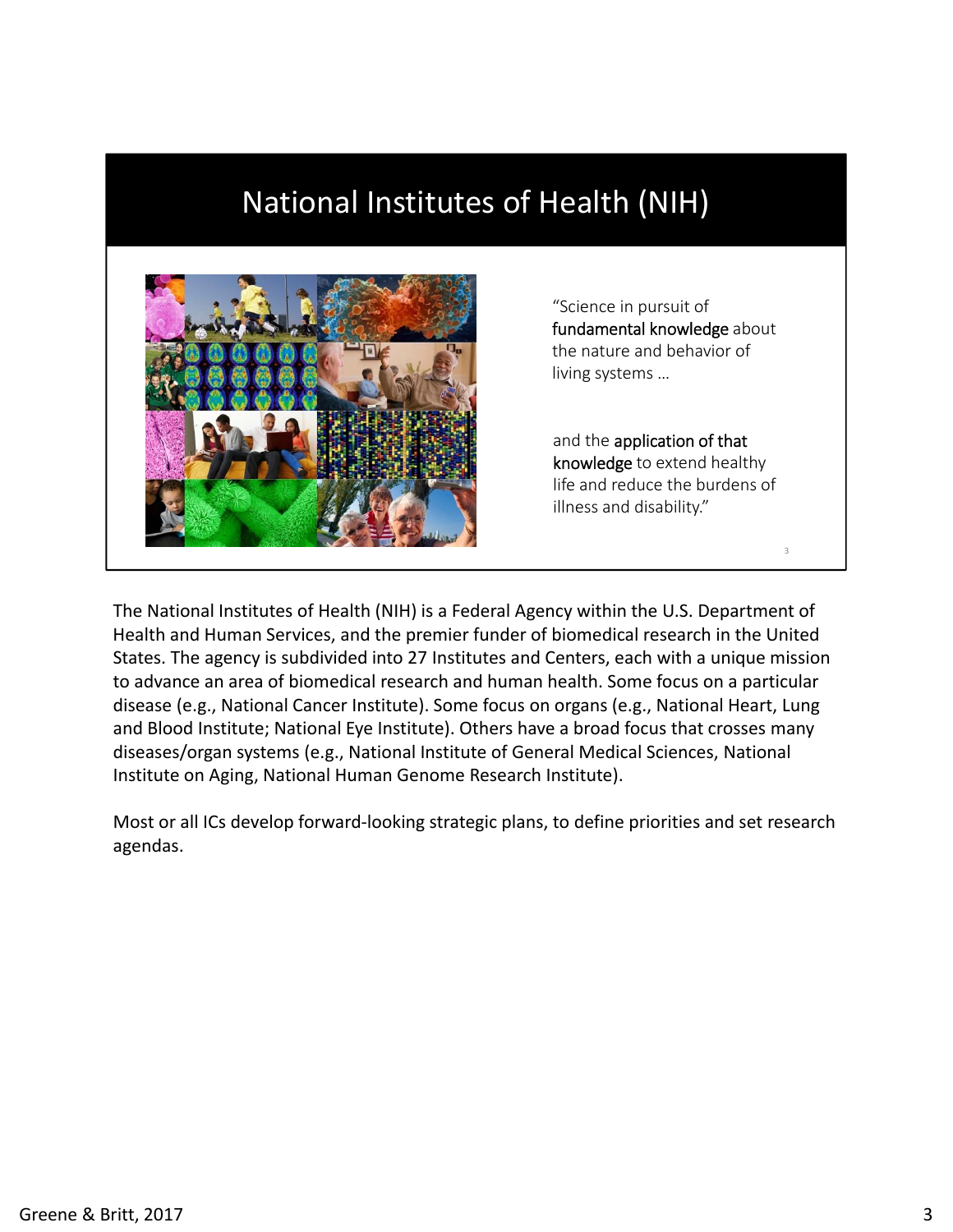

 The NIH Common Fund is a unique funding entity within the NIH Office of the Director. Started in 2004, its purpose is to remove key roadblocks to biomedical research and to capitalize on emerging scientific opportunities that no single NIH Institute or Center could tackle on their own, but which are high priority for the NIH as a whole. Common Fund scientific investments are used to reveal fundamentally new biomedical paradigms, develop new and innovative technologies, methods, and tools, that change the way scientists approach their work, and to generate comprehensive data sets or other resources that catalyze investigator‐initiated research and enable discovery. The work supported by the Common Fund can be inherently risky, but this risk is embraced due to the potential for transformative impact in advancing science and, ultimately, improving human health.

 The Common Fund supports a series of short term, exceptionally high impact, trans‐NIH programs. Each program has a 10‐year maximum life span in which to achieve specific goals. A set of milestones assessing progress toward program goals is required. All Common Fund Programs are required to meet the following five criteria:

- Transformative: Exceptionally high & broadly applicable impact
- Catalytic: Achieve a set of high impact goals within a defined period of time
- Synergistic: Value‐added to the NIH Institutes and Centers
- Cross‐Cutting: Address complex issues requiring management by trans‐NIH teams
- Unique: Provide new solutions to specific challenges he National Institutes of Health (NIH)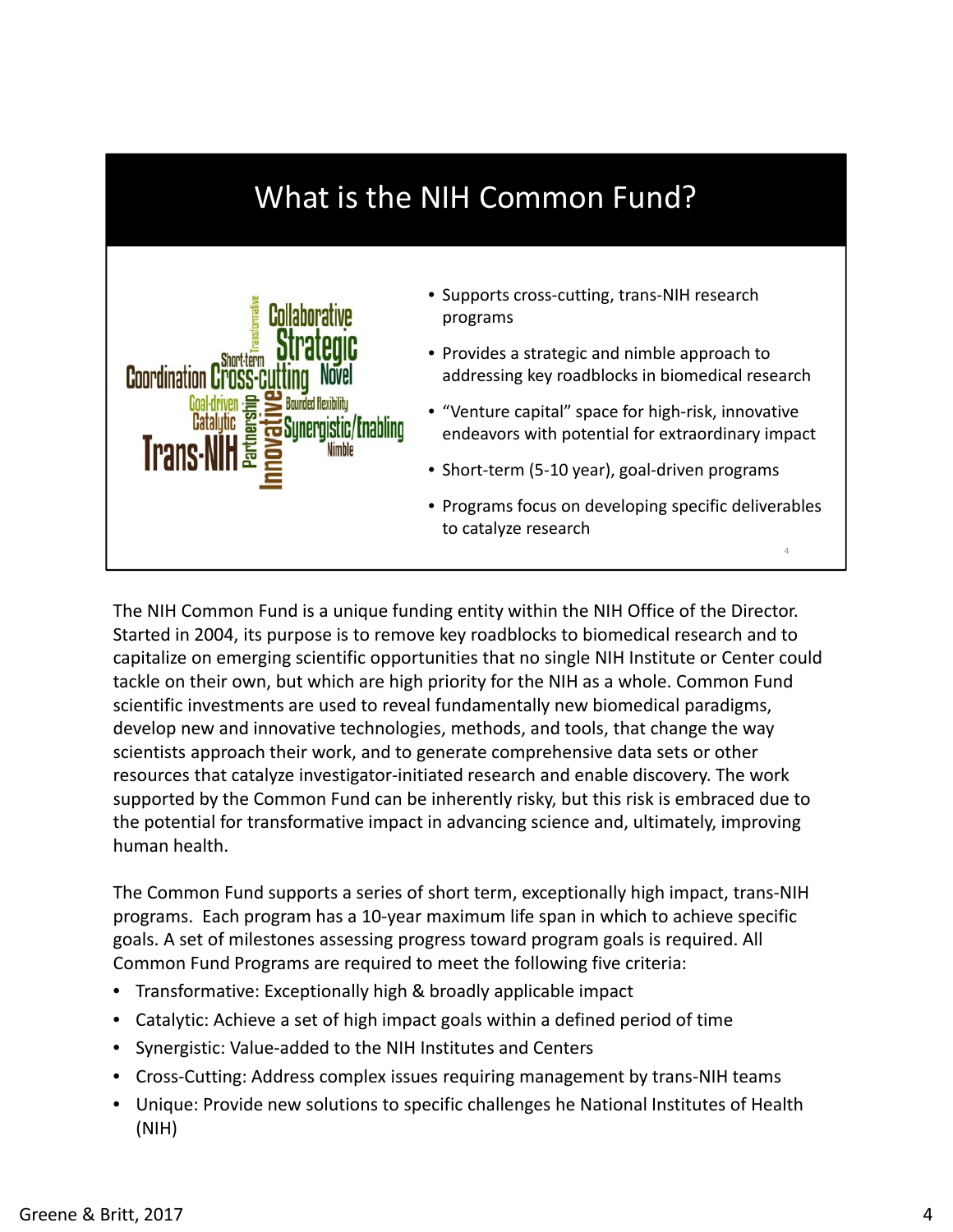

 Each Common Fund program has a 10‐year maximum life span in which to achieve specific goals. A set of milestones assessing progress toward program goals during the planning stage. These are updated, as needed, throughout the life of the program. At the end of the program, a Closeout Report addresses the outcomes of the program to‐date.

 So that adequate information has been collected for the closeout, planning and collection of data and information begins with the proposal and detailed plan and continues through the life of the program.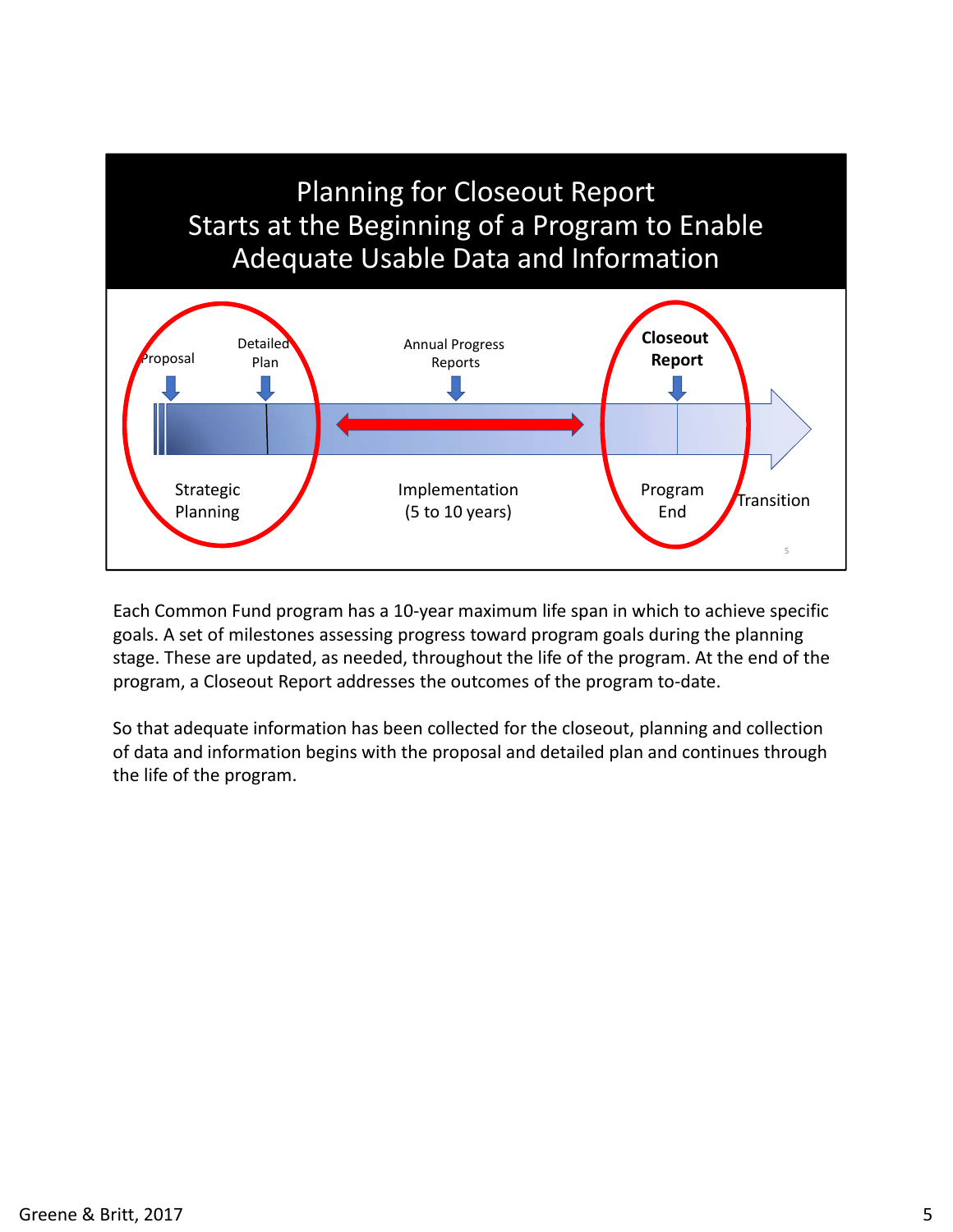## Purpose of Closeout Report



- Documents:
	- $\checkmark$  Goals
	- $\checkmark$ Achievements
	- Outcomes
	- $\checkmark$ Challenges
- Provides lessons learned
- Demonstrates accountability
- Becomes the record of the program

6

• Helps plan for future

 Throughout the life of the program, the program's impact on the research community, on the treatment or prevention of disease, and on patients is actively monitored. As a program ends, the Closeout Report documents goals, achievements, outcomes, and challenges that the program faced. The Closeout Report not only serves to document outcomes but can also provide lessons learned for future programs. It is generally developed by the program staff in consultation with a group of experts who are asked to provide input.

 The impact of a given science program may not be felt for a number of years after the program ends. The Program Closeout Report can help NIH plan for future tracking of the program's success (e.g., use of program‐generated resources or data, expansion of science area) after the program has ended.

 In planning for the end of a program, a key issue is the transition of datasets, infrastructure, or other items that require long term support. NIH considers if the program (or specific components) will need to continue after Common Fund support ends. To do this, NIH staff identify the most valuable resources (e.g., knowledge, data, tools, technologies, cell lines, administrative procedures, special emphasis panels) created by the program and work to ensure these resources will be made available beyond the period of Common Fund support. In addition, entities such as the NIH Institutes and Centers, other funding agencies, or private entities such as drug companies, foundations, etc. that are most likely to continue support of the resources generated by the program are identified.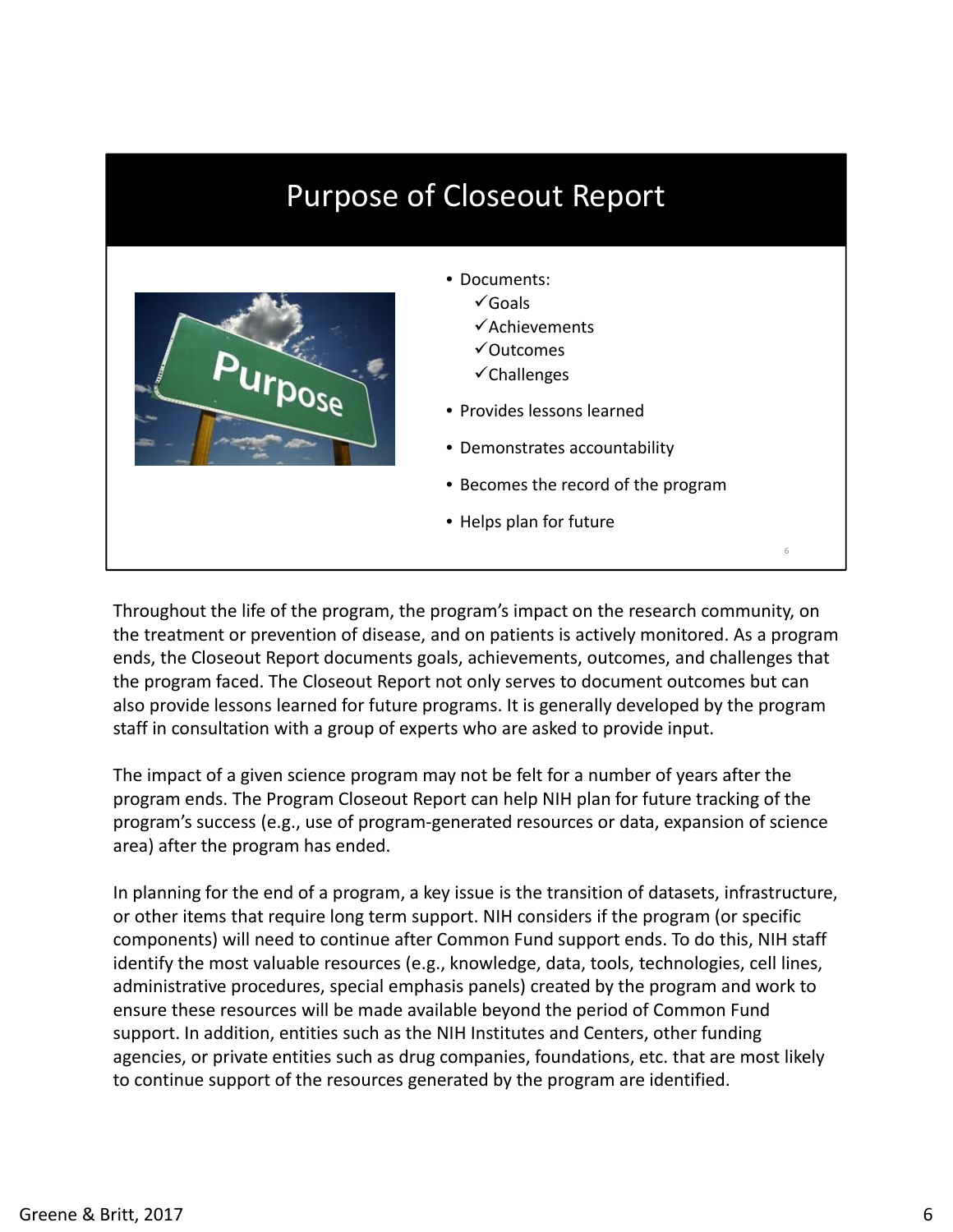#### General Questions considered<br>in the Closeout Renort the Closeout Jefferal Questions considered<br>in the Closeout Renort in the Closeout Report



 Each of Common Fund program is different. So, we use a template with open‐ended questions to guide collection and analysis of data for the Closeout Report.

General questions considered in the Closeout Report include:

- • What impact has the program had on the research community, treatment or prevention of disease, on patients, and/or on the way that NIH supports research?
- What information needs to be, or has been, gathered to document this impact?
- Will resources, data sets, or other deliverables from the program require ongoing funds?
- Will the outcomes or deliverables from the program need to be tracked after the program ends to assess impact? How might that best be accomplished?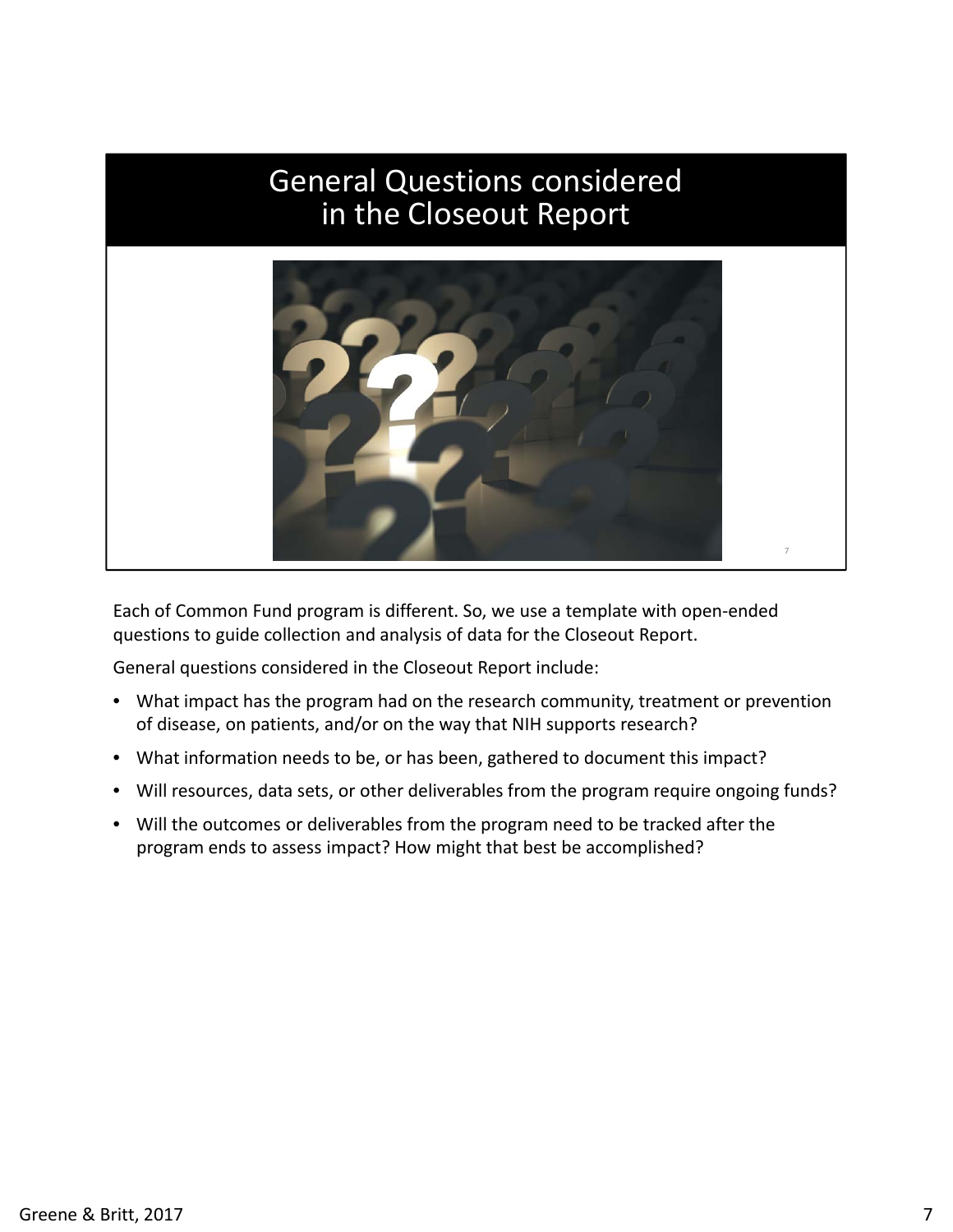### categories or Quest Two Categories of Questions<br>related to Closequit related to Closeout

#### **State of the Science**

 Evolution and attainment of program goals

Products of research

 Significant contributions to the field of science

 Utilization of knowledge generated, research products, training

#### **Management**

 Effective strategies used to ensure progress

 Adequacy of type and level of support to awardees to attain goals

 Communication and coordination effectiveness

8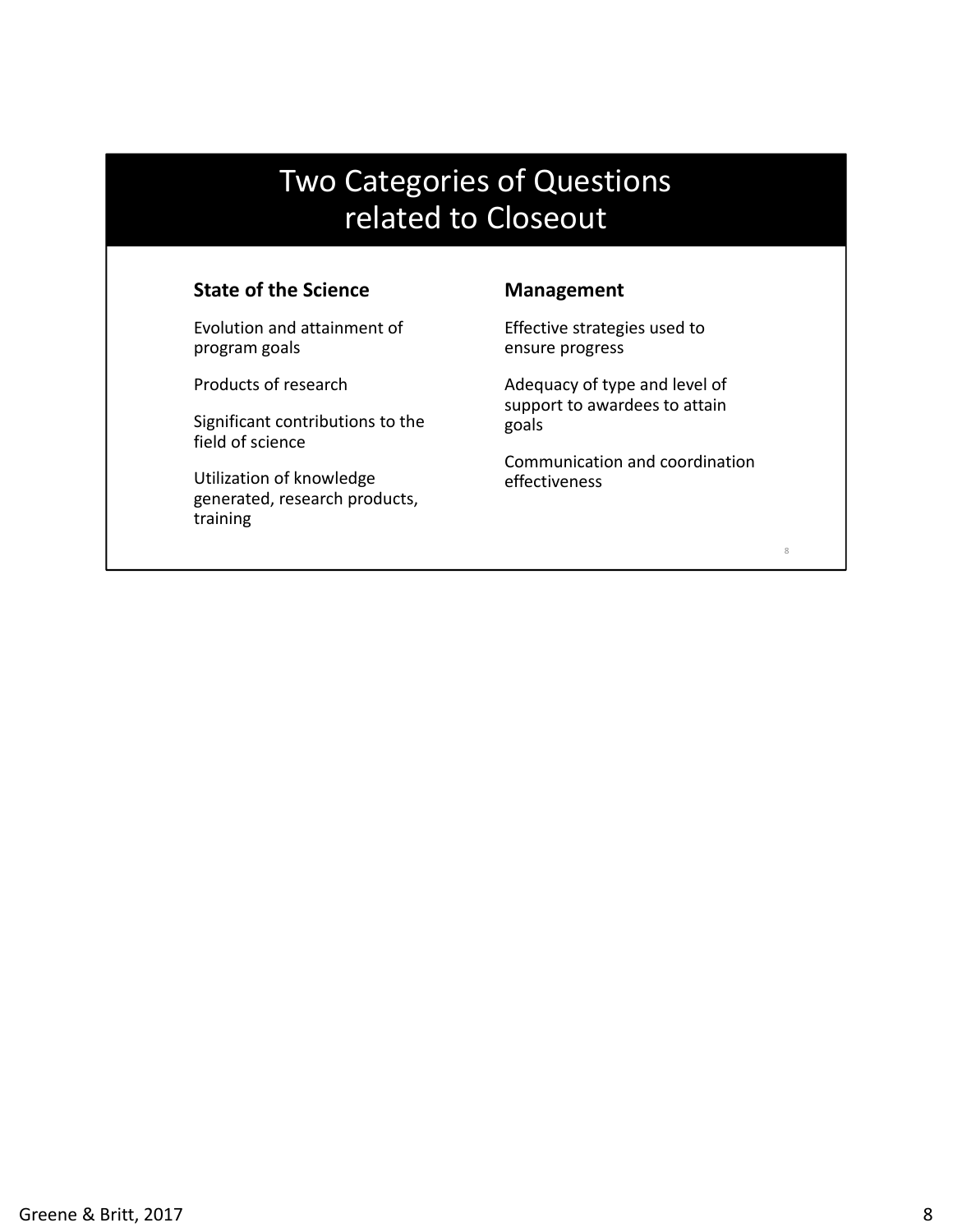

 Information for the Closeout Report is collected from baseline through the program end. A variety of sources are used such as publications, patents, copyrights, administrative records, grant data, end‐users of new tools and technologies, meeting summaries, external program consultants/experts, NIH staff and principal investigators.

 There is no one‐size‐fits‐all approach to measuring effectiveness. Different Common Fund programs need different approaches at different points in their lifecycle. Often, conducting a very simple evaluative activity (survey, panel, etc.) may be all that is needed.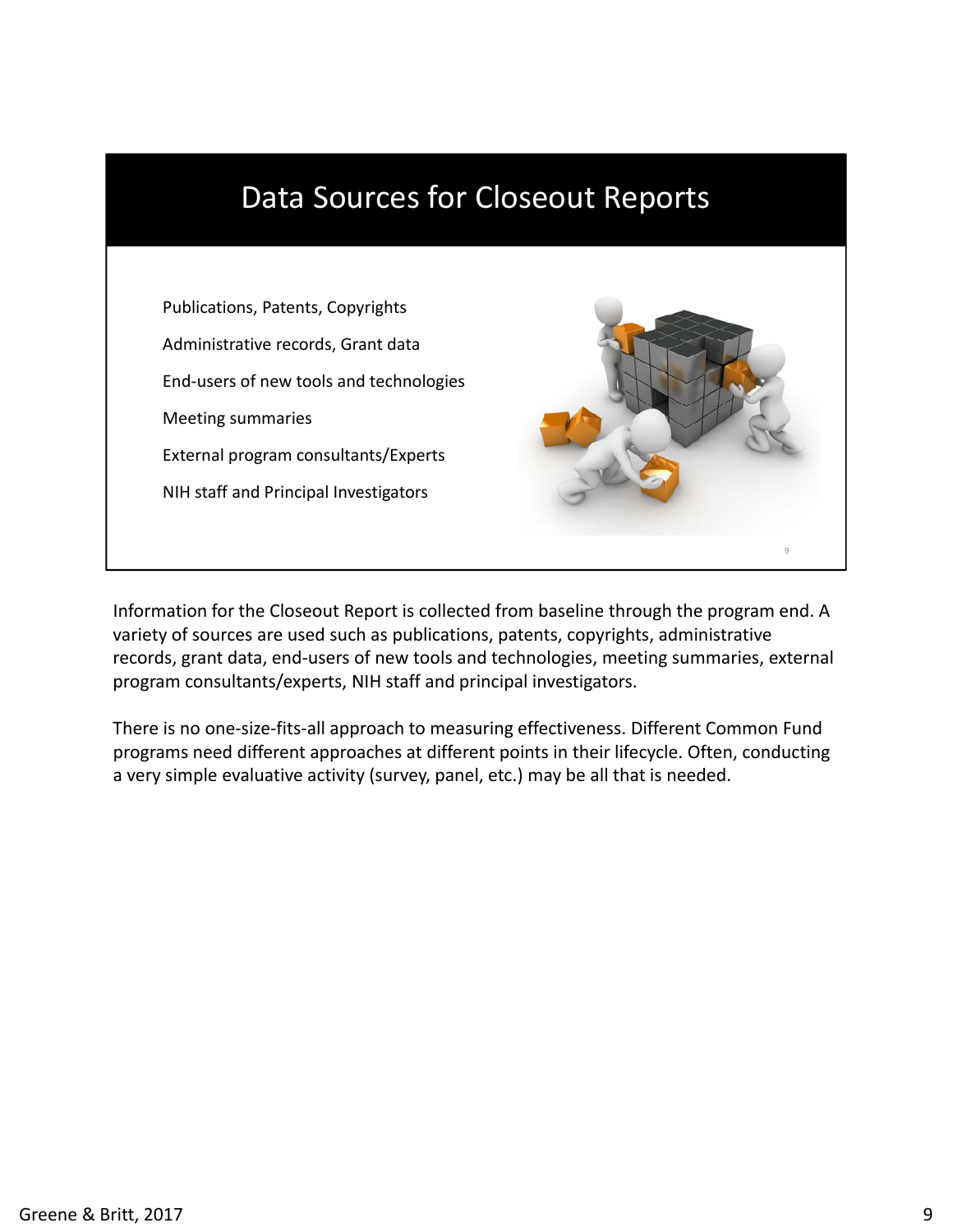# Analytic Methods

#### Quantitative and qualitative Comparisons over time analysis

- Surveys/questionnaires Portfolio analysis
- Request for information (RFI) Landscape analysis
- Social media discussions Literature review
- 
- External advisors' input
- Workshops and meetings

- 
- 
- 
- Interview, focus group Bibliometric analysis



10

 Analysis of collected information involves quantitative and qualitative approaches with comparison over time to identify any changes in the field of science.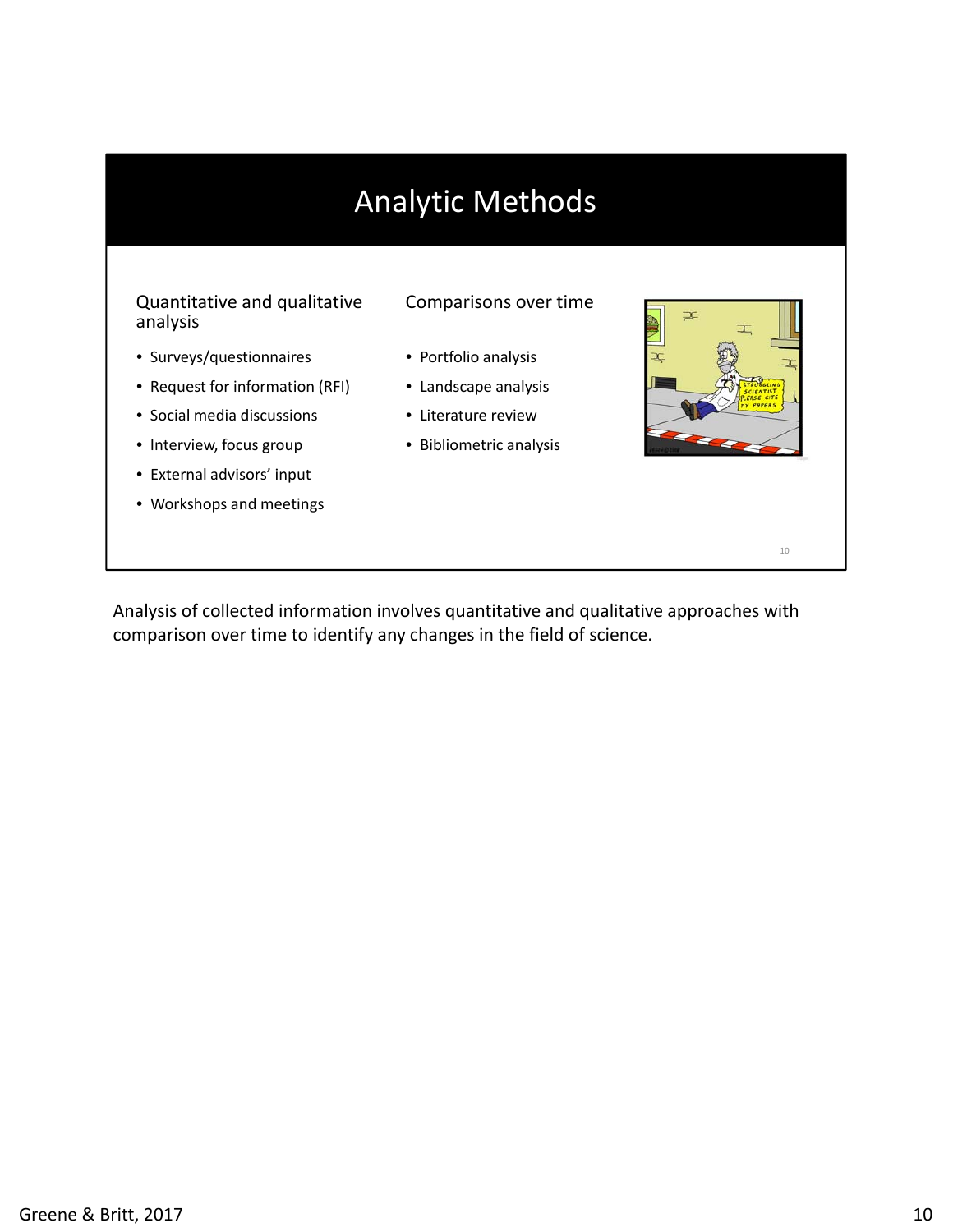

 We are going to use the Molecular Libraries and Imaging Program as an example of how we answer questions from the Closeout Report. To understand this example, we are providing a brief overview of the program.

 Goal of Molecular Libraries and Imaging Program: To empower the research community to use small molecule compounds in their research, whether as tools to perturb genes and pathways, or as starting points to the development of new therapeutics for human disease.

 The NIH Common Fund Molecular Libraries and Imaging Program began in 2004 and ended in 2014. This program:

- Offered biomedical researchers access to the large‐scale screening capacity to identify small molecules
- • These molecules were then optimized as chemical probes, that could be used to study the functions of genes, cells, and biochemical pathways
- This led to new ways to explore the functions of genes and signaling pathways in health and disease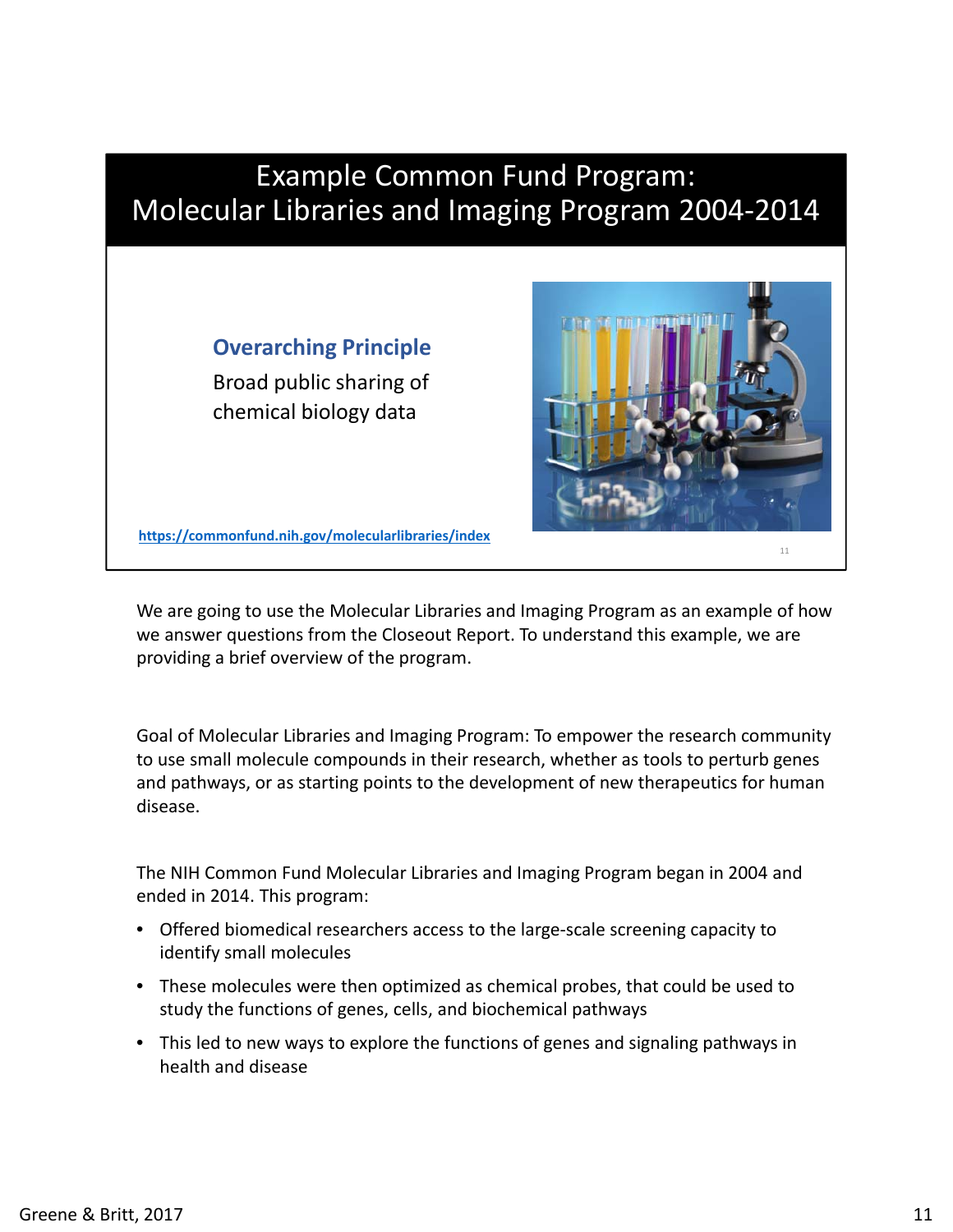

 As shown in this figure, the Molecular Libraries and Imaging Program involved multiple initiatives and projects over 10 years. These fell under 2 major components – the Molecular Libraries Program and the Molecular Imaging Program.

Overall Program Budget: \$895.8M over 10 years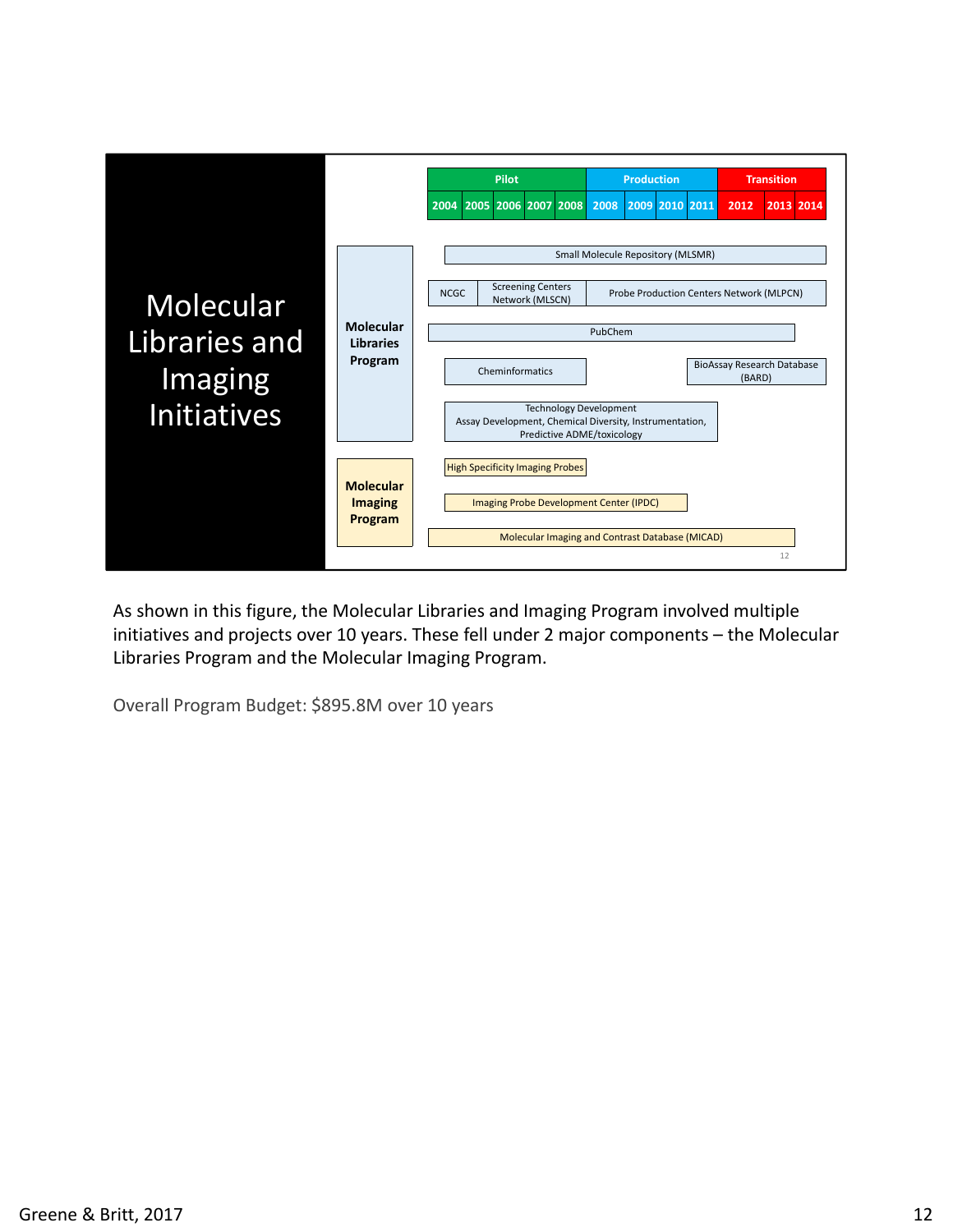**Molecular Libraries** and Imaging

### Closeout Report<br>Cuestions and Answers Questions and Answers

**Question:** Were there obstacles to achieving goals and milestones?

**Answer:**

- Little willingness to take risks and apply untested and unproven technology in research proposals
- Underestimating the time and manpower requirements to complete a project

**Question:** What strategies were used to address these obstacles?

#### **Answer:**

- Help from Steering Committee, NIH Project Team and External Scientific Panel
- Adjusted goals and milestones to assure high quality and specific probes, as best‐in‐class
- Peer reviewed quarterly probe reports
- Incentive awards provided for new and novel proposals as supplements to the ongoing projects

13

 To give you a sense of some of the questions and answers in the Closeout Report, this slide shows two related questions and answers about the program.

 As a reminder, the main goal of Molecular Libraries and Imaging Program was to empower the research community to use small molecular compounds (probes) in research, either as tools that would interfere with genes and pathways to study their function, or as starting points to the development of new therapeutics for human disease.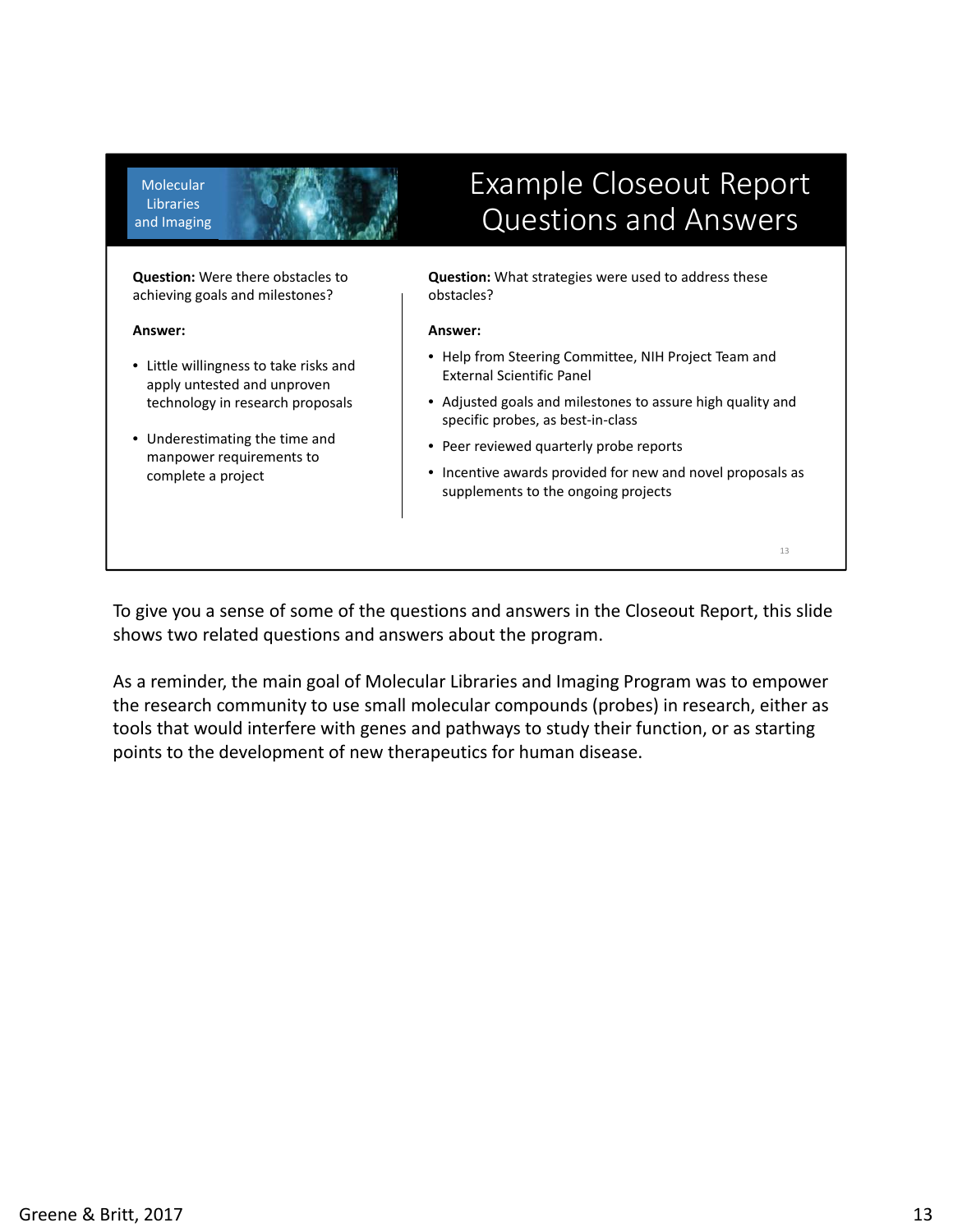Molecular Libraries and Imaging



 Probe Reports from the NIH Molecular Libraries Program [Internet]. Bethesda (MD): National Center for Biotechnology Information (US); 2010. Available from: https://www.ncbi.nlm.nih.gov/books/NBK47352/

### Closeout Report Findings

**Question**: What are the most significant contributions of this program to the field?

#### **Answer**:

- High quality probes from the program in use around the world
- Many probes commercially available
- Some probes being used in animals and man as drug candidates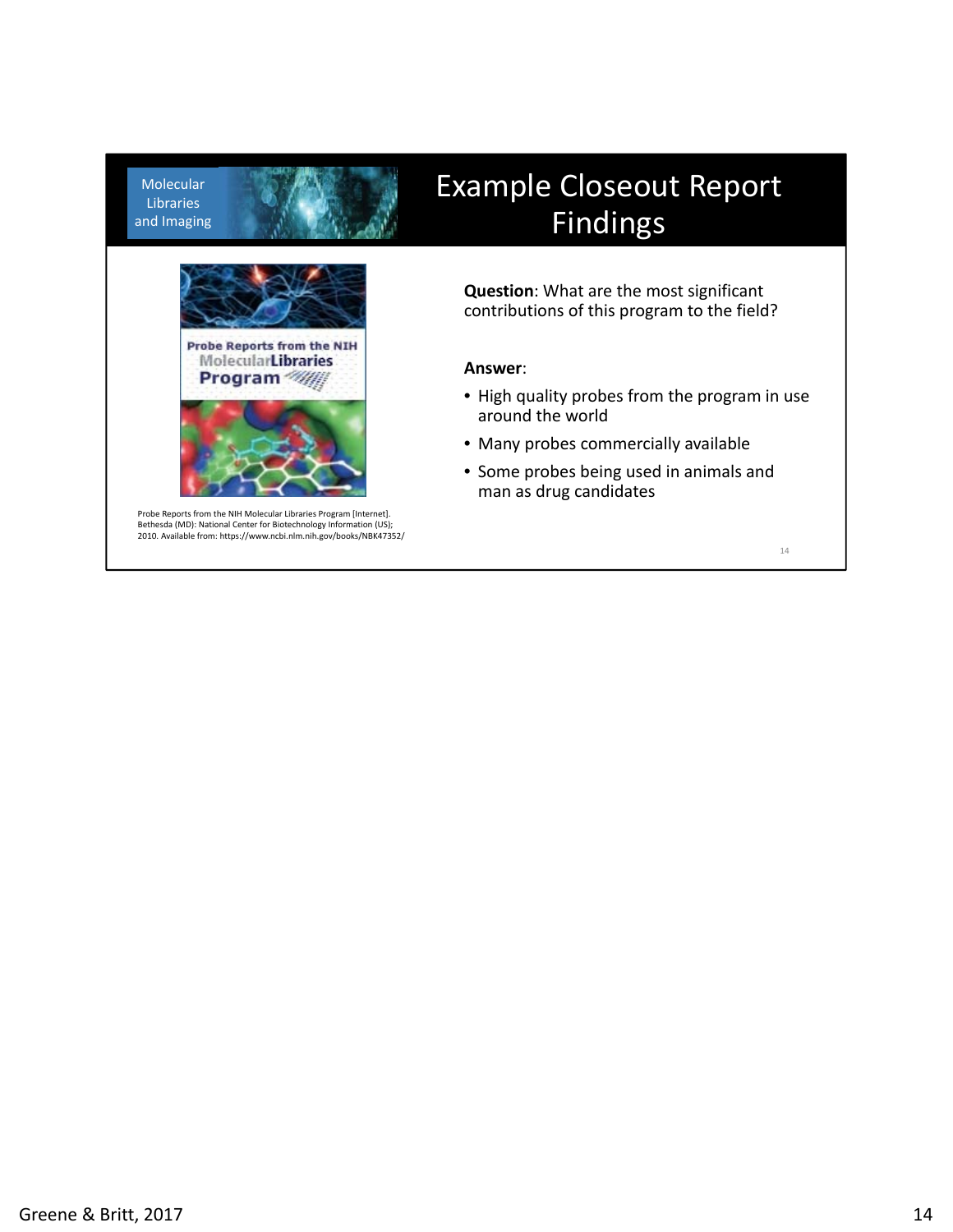| <b>Molecular</b><br><b>Libraries</b><br>and Imaging                    | <b>Example Closeout Report</b><br><b>Program Deliverables</b>                                                                                                                                                                                                                                                                                                                                                                                         |
|------------------------------------------------------------------------|-------------------------------------------------------------------------------------------------------------------------------------------------------------------------------------------------------------------------------------------------------------------------------------------------------------------------------------------------------------------------------------------------------------------------------------------------------|
| <b>Question:</b><br>What were the products<br>of the research program? | Answer:<br>NCATS Small Molecule Resource's public access to<br>compounds of the MLI<br><b>NIH Clinical Collection</b><br>NCGC Assay Guidance Manual and HTS Guidance Criteria<br>Probe Reports and Probe Report abstracts in PubChem<br>Probes - available from ML Centers and commercial vendors<br>PubChem<br>BioAssay Research Database (BARD)<br>Molecular Imaging and Contrast Database (MICAD)<br>Imaging Probe Development Center (IPDC)<br>15 |

 The Molecular Libraries and Imaging Program produced many research resources that have been used by the scientific community as shown in this slide. Some products such as PubChem, a database of chemical molecules and their activities against biological assays, continue to be used and are now managed by other NIH Institutes.

#### **Question**:

 What were the products of the research program (e.g., tools, technologies, databases, repositories, etc.)?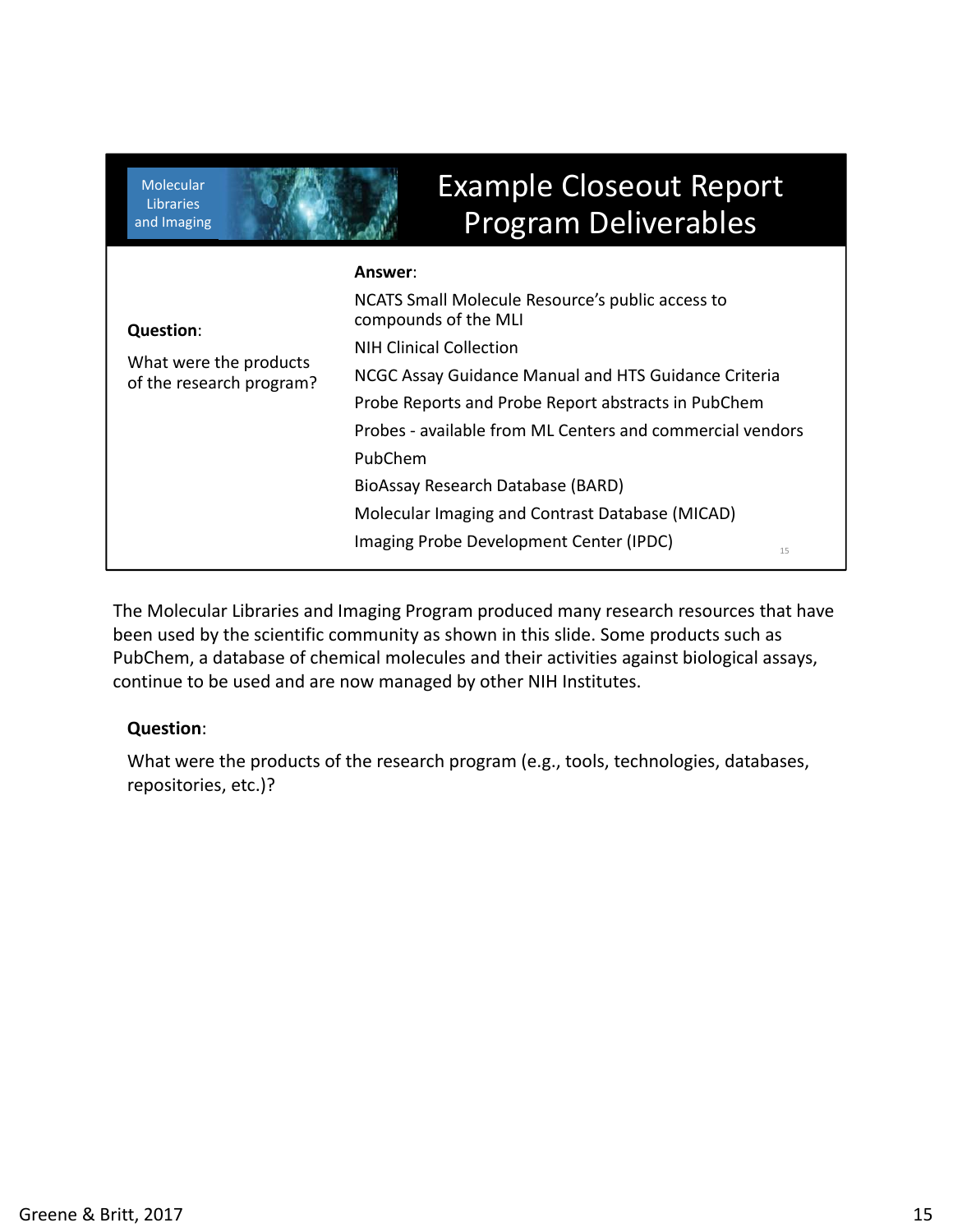### Example Closeout Report Molecular Science Management

Molecular Libraries and Imaging



#### **Question**:

What management strategies were most effective in ensuring progress of the program?

#### **Answer**:

- Set annual goals and milestones for each initiative
- Had monthly teleconferences with PI and NIH Project Scientists
- Set high, measurable standards for program output

16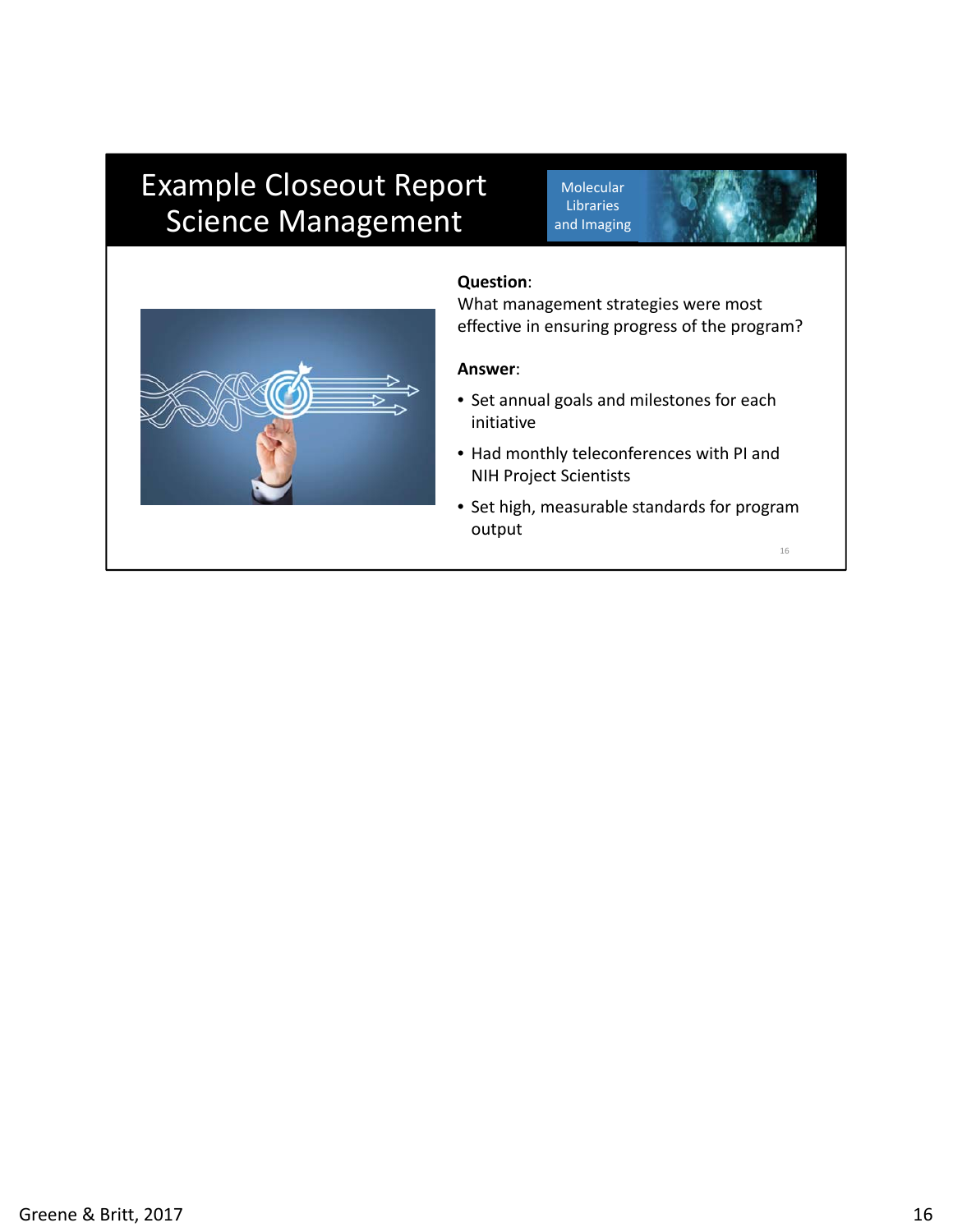### Example Closeout Report<br>Calicharies Currence Overall Outcome

Molecular Libraries and Imaging



Today, compounds resulting from probes developed by the Molecular Libraries and Imaging Program are in clinical trials with the possibility of going all the way to market.

17

 The program mission was to provide high‐throughput screening and resources to the scientific community to develop probes to study the function of genes, cells and biochemical pathways.

 Today, compounds resulting from probes developed by the Molecular Libraries and Imaging Program are in clinical trials with the possibility of going all the way to market.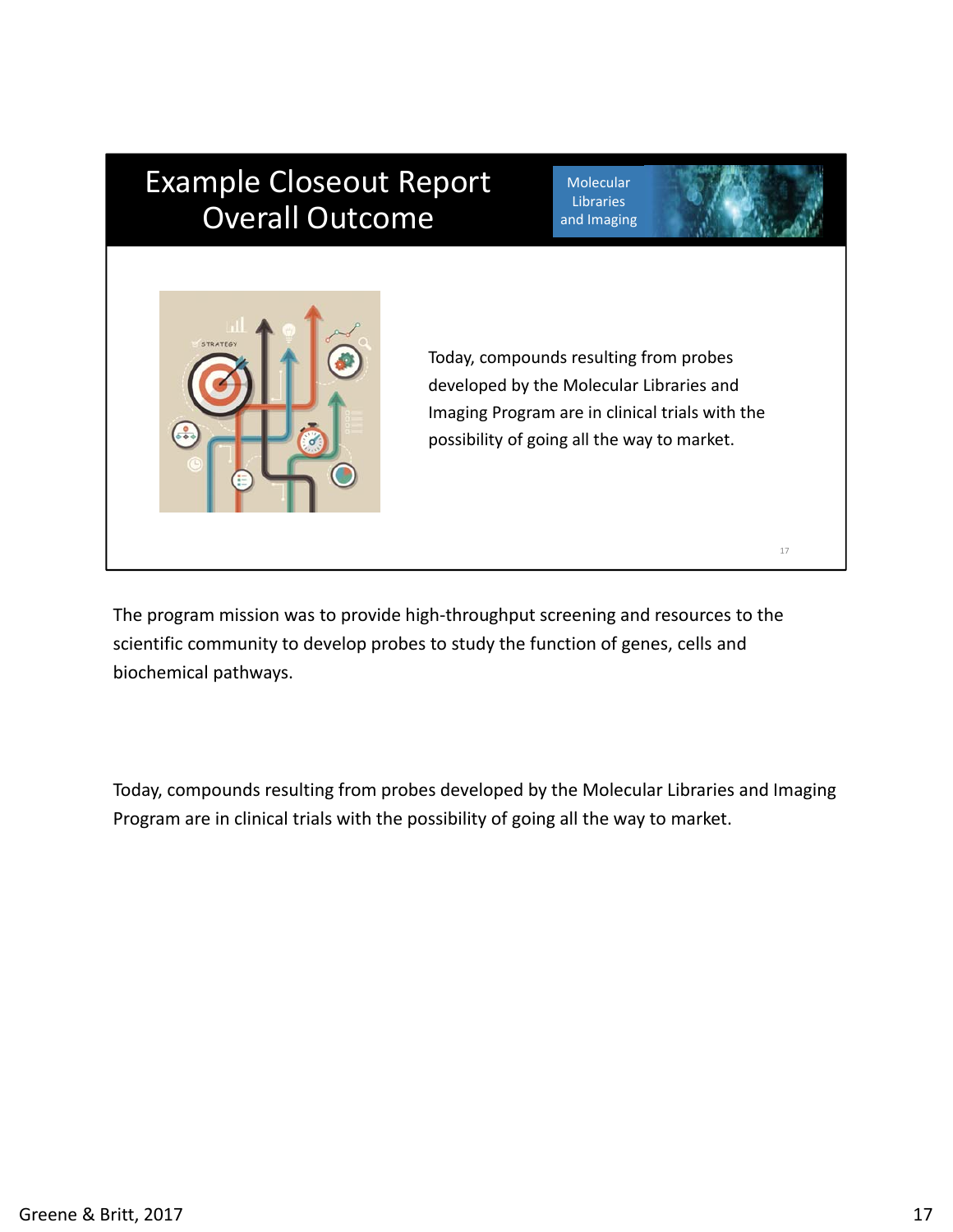

Closeout Report findings are used:

- To demonstrate to stakeholders such as NIH leadership, HHS, Congress, and the White House that the investment and scientific progress made by the program has been an effective use of resources
- To plan future science investments
- To use lessons learned to better manage science programs.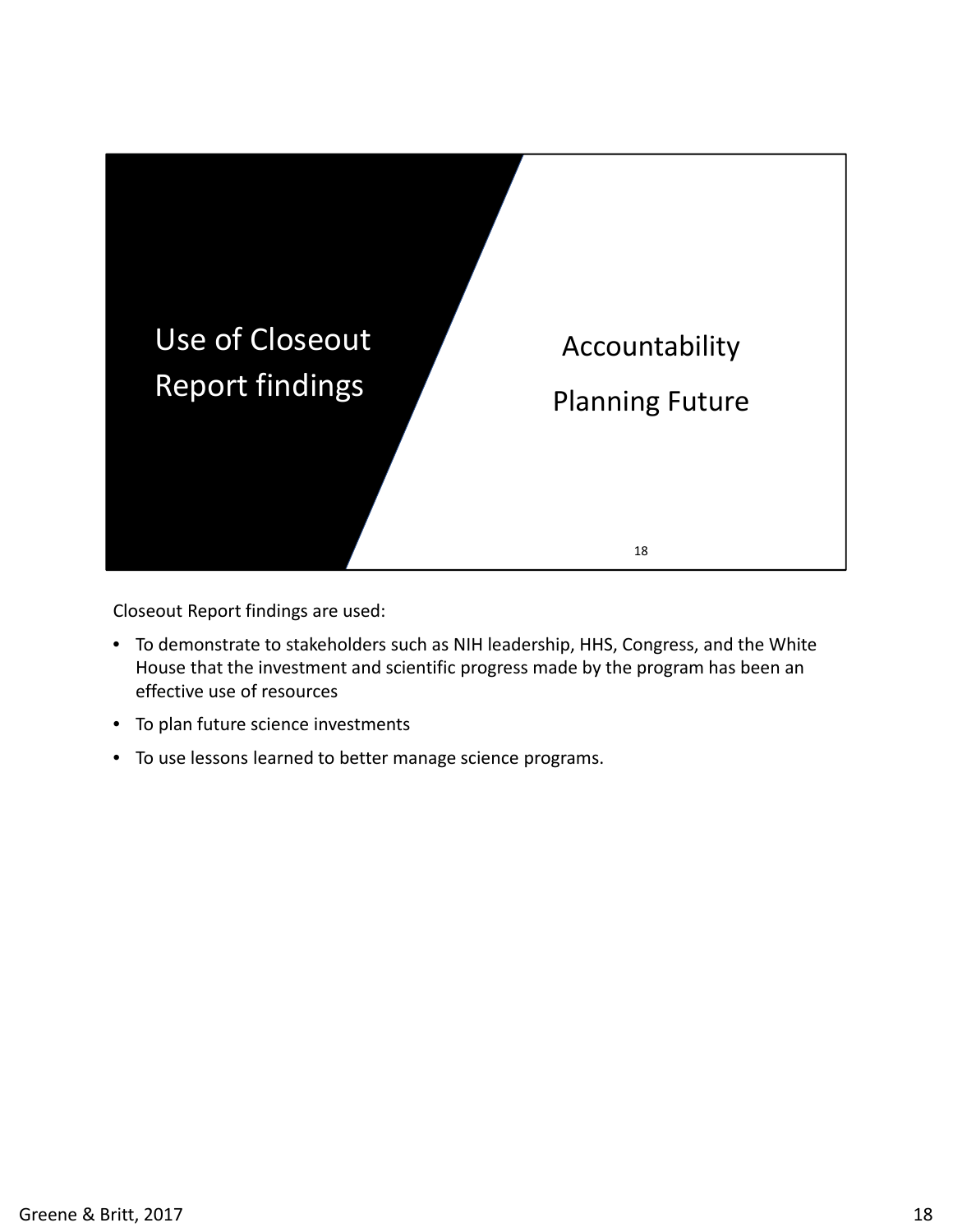#### Evaluatilig Larry Ot **Evaluating Early Outcomes of** Tiges Evaluating Larry Outcor **Challenges Evaluating Early Outcomes of Science Programs**



Developing meaningful standards for success in early outcomes is difficult

Biomedical research training not preparation for program evaluation

Science program managers often more interested in the science than the program

Once a program ends, science managers lose interest in reporting

19

 Common Fund programs are limited to 10 years total and are meant to achieve a specific goal within that timeframe. However, the ultimate intended impact of the program may be felt after the program has ended. Developing meaningful standards to evaluate early outcomes remains a challenge.

 While biomedical research training makes scientists content experts in the research areas they are supporting, it does not prepare them to carry out evaluative activities to assess the outcomes of their programs of science. Scientists generally have strong analytical skills and are comfortable with the idea of systematic inquiry. However there are significant cultural differences in the way biomedical researchers view this and the AEA Guiding Principle of systematic inquiry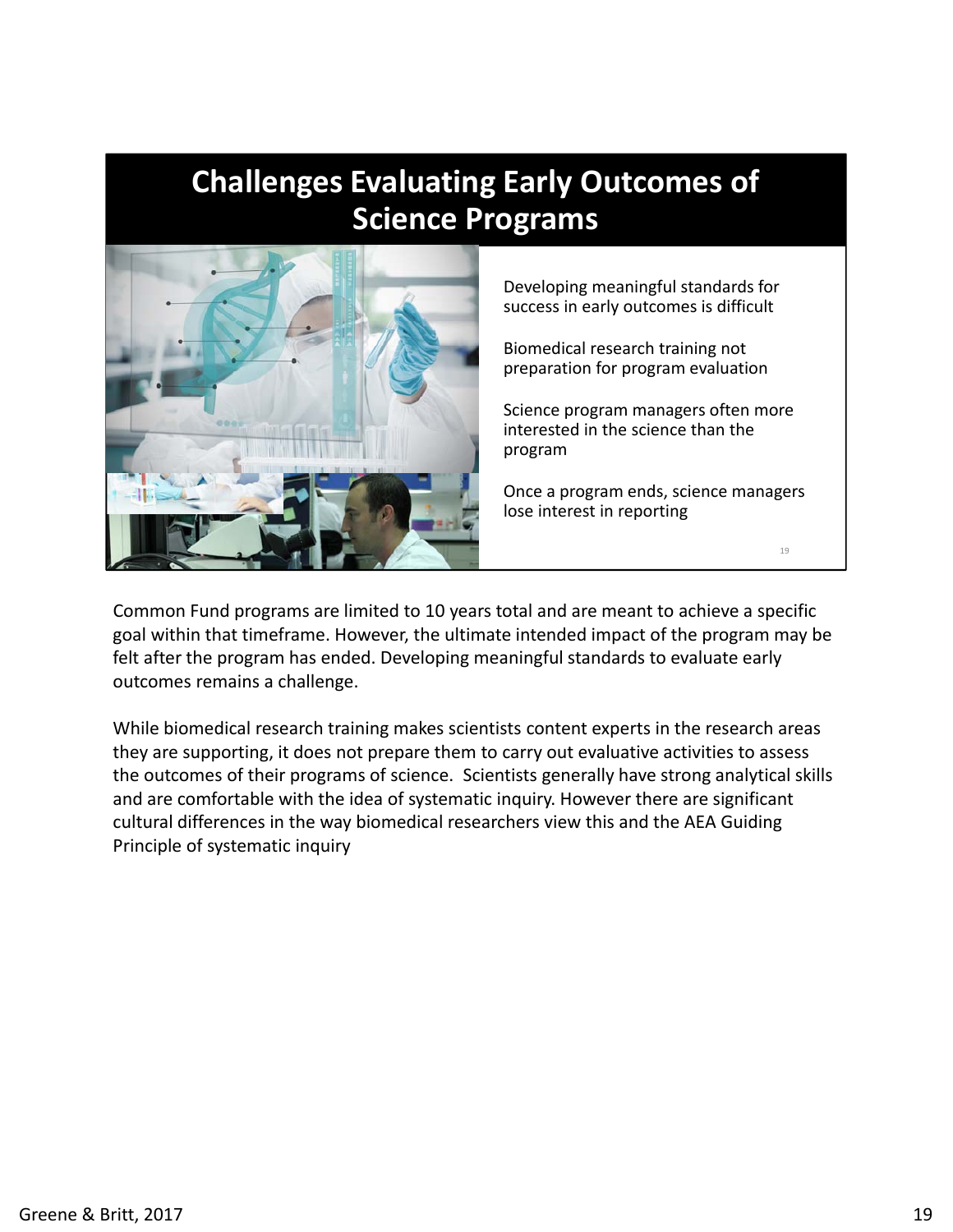

When evaluating early outcomes of science programs, we have learned the following:

- Engage stakeholders through‐out the program
- Validate evaluation findings with staff and investigators
- Data need to be looked at in context
- Use a variety of metrics and other qualitative information where appropriate
- Don't use just one tool--coverage varies in content, depth, discipline
- • Because at times we are talking about Apples and Oranges, that is different things, it is important to compare like with like. The metrics used are normalized by grouping research areas and discipline in similar categories.